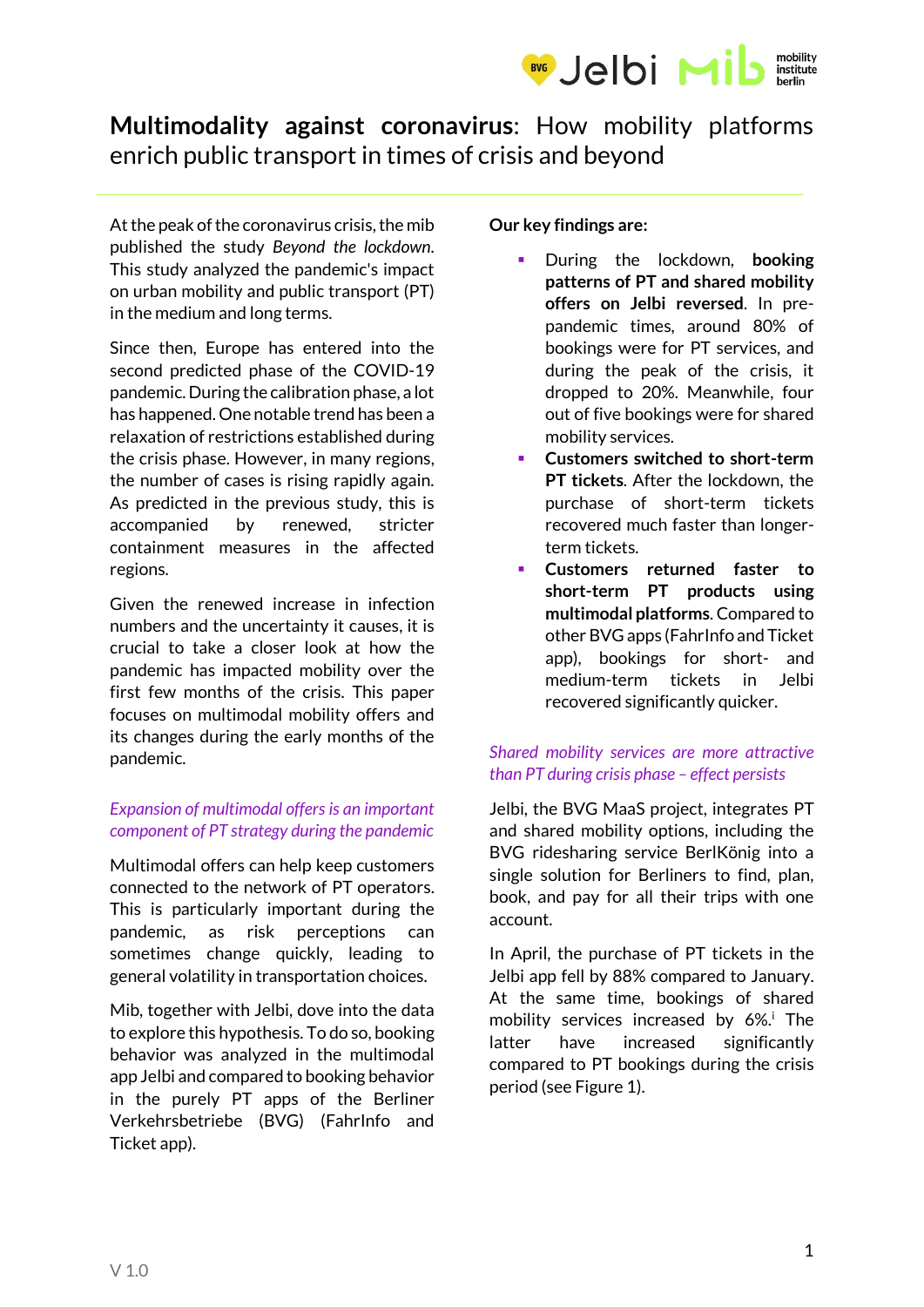



*Figure 1: Proportion of bookings of shared mobility and public transport services via Jelbi (from 30.12.2019 - 05.07.2020)*

In the pre-pandemic period, PT tickets accounted for about 80% of all bookings within the Jelbi app. During the peak of the crisis, this figure dropped to 20%. At that time, four out of five bookings were for shared mobility (calendar week 16 from April 13th to 19th).

By the beginning of July, as the effects of the pandemic had eased up, the share of PT bookings recovered However, shared mobility services remained at 40% of all bookings.

#### *Customers are switching to shorter-term PT tickets - flexibility remains important*

After the peak of the crisis passed, PT ticket sales recovered. However, an evident change in the type of tickets sold was observed. The sale of single and 4-trip tickets recovered significantly faster than medium- and long-term products such as daily, weekly, and monthly tickets (see Figures 2, 3 and 4). $ii$ 

Looking across the different BVG apps - FahrInfo, the BVG Ticket app and Jelbi sales of short-term tickets recovered by 62% by calendar week 26. Medium- and long-term ticket sales recovered significantly slower during the same period (39% and 37% respectively by calendar week 26<sup>iii</sup>). These findings suggest that customers choose to buy more flexible products as the situation develops.

#### *The booking of short-term tickets recovers faster in multimodal app than in purely PT apps*

The comparison between the multimodal Jelbi app and purelyPT apps provided by the BVG is striking. In the mib study *Beyond the immediate crisis*, it was argued that multimodal solutions like Jelbi could strengthen customer loyalty by keeping users in their PT-centric app environment, even through volatile periods. If the number of infections were to increase, users could quickly and easily switch from bus to shared mobility services within one mobility ecosystem. More importantly, when the number of infections drop, users can return to buses and trains just as quickly.

The comparison of booking figures across the BVG apps supports this hypothesis: After lockdown restrictions were relaxed, booking figures for short-term products through Jelbi recovered faster than through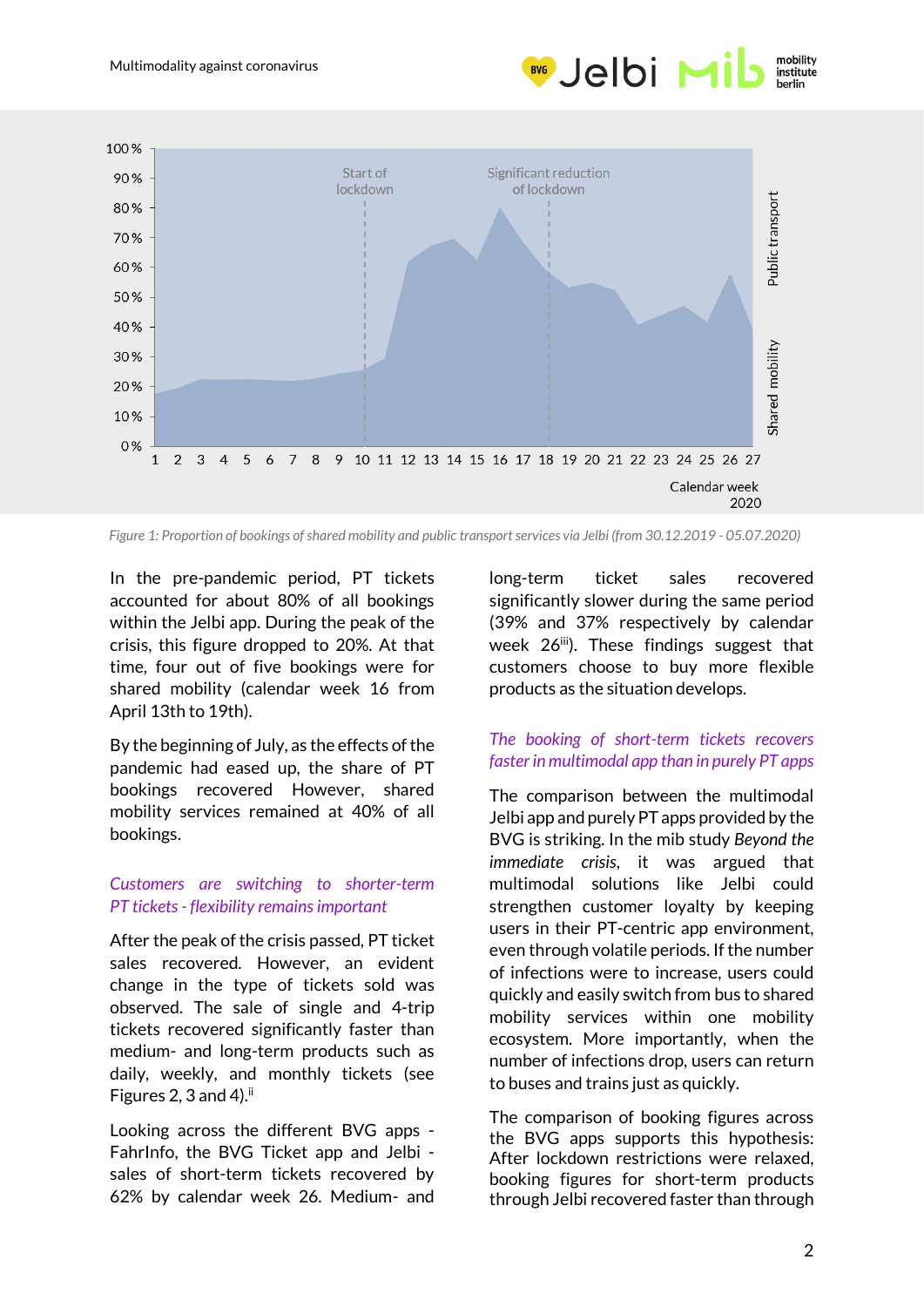the purely PT apps (especially from week 20-26, see Figure 2). Bookings of day tickets, tourist products, and 7-day tickets also recovered faster on Jelbi from May to June (week 19-23, see Figure 3). Only the bookings of monthly tickets recovered slower in Jelbi than the other apps (see Figure 4).

#### *Multimodal integration in a PT platform offers significant opportunities*

The numbers show that multimodal solutions like Jelbi provide customers with flexibility in times of crisis and make it easier for them to return to PT. In the long term, the trend toward higher flexibility could become even more critical for any PT company, especially in the next few months, after passengers have gotten used to more flexible modes of transport.

Therefore, it is crucial that multimodality is consistently considered by authorities and PT companies when planning their mobility services. As the example of Jelbi shows, the model of multimodal integration into one single platform is particularly attractive. Customers are kept in the PT ecosystem and tend to return to their services faster.

However, a fully integrated multimodal platform solution is not always required. For example, ridesharing providers like BerlKönig<sup>iv</sup> and MOIA<sup>v</sup> offered night-time traffic in German cities during the crisis. In another example, the owners of longer-term PT tickets had the opportunity to use kickscooters at a discount. Even on this smaller scale, multimodal offers can help ensure mobility in times of increased risk of infection. ■





*Figure 2: Booking recovery of short-term products (single and 4-trip tickets)*



*Figure 3: Booking recovery of medium-term products (day tickets, tourist products, and 7-day tickets)*



*Figure 4: Booking recovery of long-term products (monthly tickets)*